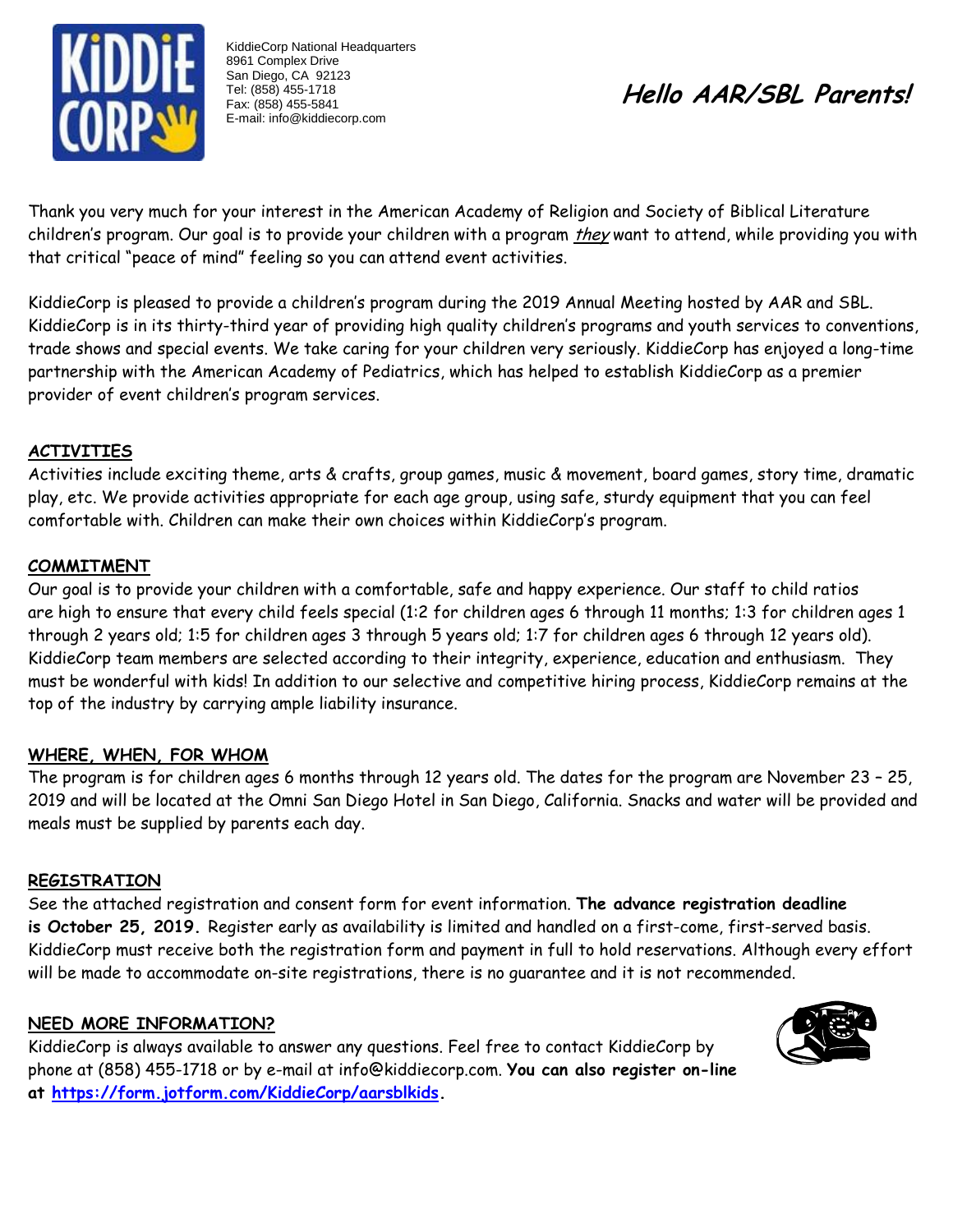### *CHILDREN'S PROGRAM REGISTRATION FORM*

*- American Academy of Religion & Society of Biblical Literature* ⚫ *Nov. 23-25, 2019 -*

| <b>Parent Info: Last Name</b> | <b>First Name</b>                                 |
|-------------------------------|---------------------------------------------------|
| E-mail address:               | Phone: (                                          |
|                               | The pre-registration deadline is October 25, 2019 |

#### **The pre-registration deadline is October 25, 2019.**

Children must be registered for a minimum of four hours per child, per day.

|                              | Name(s)                                                                                                                                                                                                                                                                                       | Age(s) | (4 hour min.)<br><b>Hours Needed</b> | # of Hours |
|------------------------------|-----------------------------------------------------------------------------------------------------------------------------------------------------------------------------------------------------------------------------------------------------------------------------------------------|--------|--------------------------------------|------------|
| <b>Saturday, November 23</b> |                                                                                                                                                                                                                                                                                               |        |                                      |            |
| 8:15am - 7:00pm              |                                                                                                                                                                                                                                                                                               |        |                                      |            |
|                              | 3 <sup>1</sup>                                                                                                                                                                                                                                                                                |        |                                      |            |
| <b>Sunday, November 24</b>   |                                                                                                                                                                                                                                                                                               |        |                                      |            |
| 8:30am - 7:00pm              | 2 and $\frac{1}{2}$ and $\frac{1}{2}$ and $\frac{1}{2}$ and $\frac{1}{2}$ and $\frac{1}{2}$ and $\frac{1}{2}$ and $\frac{1}{2}$ and $\frac{1}{2}$ and $\frac{1}{2}$ and $\frac{1}{2}$ and $\frac{1}{2}$ and $\frac{1}{2}$ and $\frac{1}{2}$ and $\frac{1}{2}$ and $\frac{1}{2}$ and $\frac{1$ |        |                                      |            |
|                              | 3 <sup>7</sup>                                                                                                                                                                                                                                                                                |        |                                      |            |
| <b>Monday, November 25</b>   |                                                                                                                                                                                                                                                                                               |        |                                      |            |
| 8:30am - 7:00pm              | $\mathcal{P}$                                                                                                                                                                                                                                                                                 |        |                                      |            |
|                              | 3                                                                                                                                                                                                                                                                                             |        |                                      |            |

□ Check here if your child(ren) has any special needs under the Americans with Disabilities Act. We will contact you.

Payment in full is required to confirm your reservations. Although every effort will be made to accommodate late or on-site registrations, there is no guarantee that KiddieCorp can accept children unless they are pre-registered.

| Hourly Fee for Additional Child(ren): \$7.00 per hour per child $x$ _____ # of Children $x$ ____ # of Hours = \$_______                                        |  |  |
|----------------------------------------------------------------------------------------------------------------------------------------------------------------|--|--|
| \$100.00 per day per child x _____# of Children x ____# of Days = $\frac{6}{3}$                                                                                |  |  |
| TOTAL FEE $=$ \$                                                                                                                                               |  |  |
| Credit Card*:________ ________ ________ ________ Exp. ___/____ VPN #:___________                                                                               |  |  |
|                                                                                                                                                                |  |  |
| KiddieCorp/AAR/SBL<br>8961 Complex Drive                                                                                                                       |  |  |
| San Diego, CA 92123<br>Fax: 1-858-455-5841 (credit card payment only)                                                                                          |  |  |
| KidioCerp staff deep pet administer medication. To engure a sofe and fun filled environment, any objd who is ill will not be admitted to the objdren's program |  |  |

• KiddieCorp staff does not administer medication. To ensure a safe and fun-filled environment, any child who is ill will not be admitted to the children's program. Please label your child's belongings. We will maintain a lost and found, however, KiddieCorp does not accept responsibility for the loss or theft of any toy, book, or other

- personal items.
- For parents with infants, please bring diaper changing supplies, formula/baby food, and a change of clothes.
- Cancellation Policy: Cancellations must be made to KiddieCorp prior to October 25, 2019 for a full refund. Cancellations made after that date will be subject to a 50% cancellation fee. Once the program has begun, no refunds will be issued.